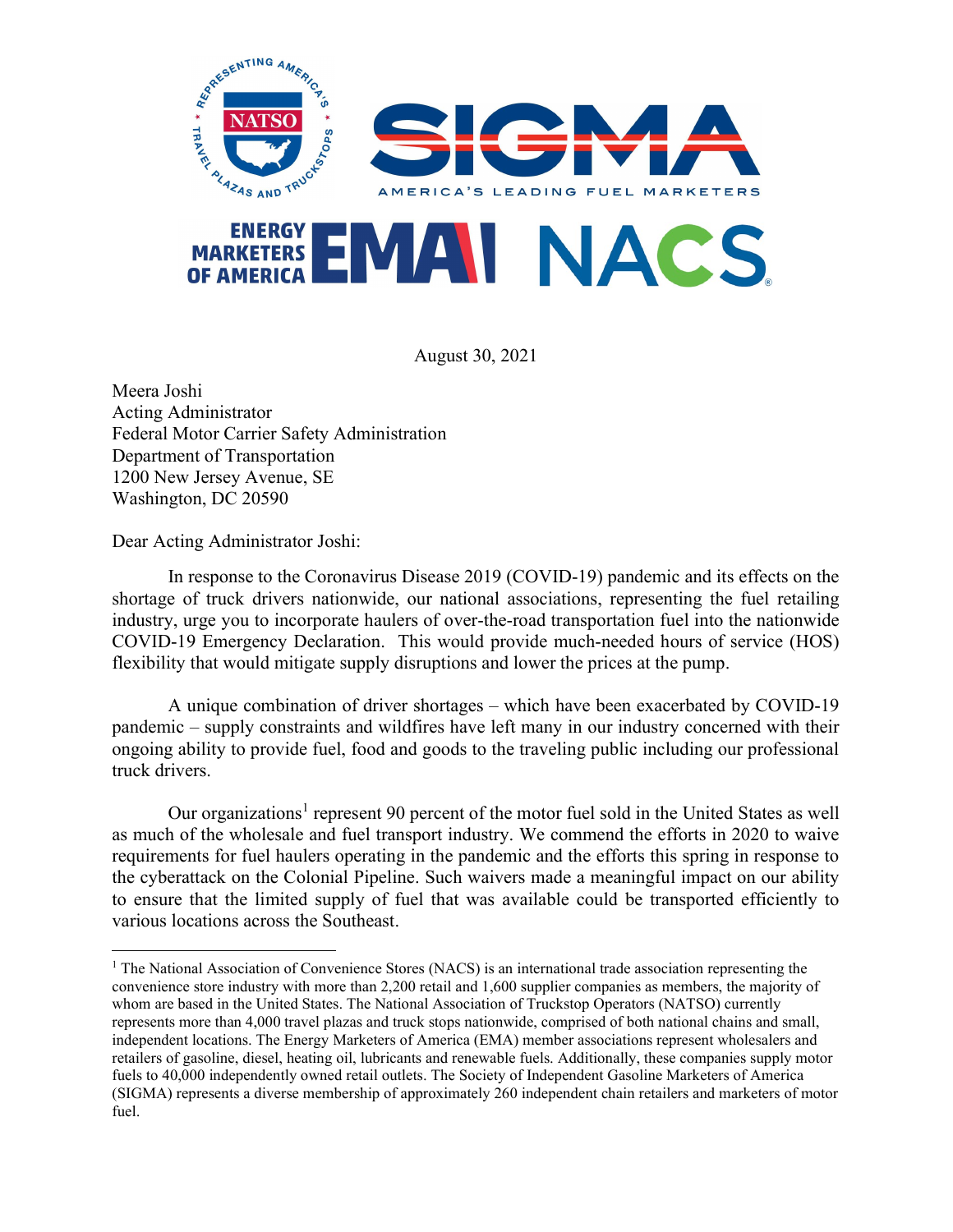## A. COVID-19 and the Trucker Shortage

The COVID-19 pandemic has exacerbated the national shortage of truck drivers. There are fewer drivers available due to illness and quarantine. Fewer candidates have been attending training schools because of limited seating capacity from social distancing. While conditions appeared to be normalizing, the rise of the Delta variant and the ongoing impact of this slowdown will continue to be felt by the industry.

As of 2018, the industry was short roughly 60,800 drivers. By 2028, that shortage could balloon to over 160,000 vacancies. The American Trucking Associations (ATA) estimates that accounting for both industry growth and drivers that leave the profession—nearly 1.1 million new drivers will be needed over the next decade, equaling to just under 110,000 drivers per year.

There are several reasons for the persistent shortage of truck drivers. One reason is the high average age of drivers. The average age of an over-the road driver is 46 years old; private fleet drivers have a median age of 57 years old. Over half of all truckers are over 45, and 23% are over 55. Worryingly, the average age of a new driver being trained is 35 years old. This is due in part to the high age requirement—21—for driving freight.

Another cause of the shortage is the lack of qualified drivers as many companies have high hiring standards to ensure safety. Attending truck driving school and obtaining a commercial driver's license can be expensive, ranging between \$3,000 and \$7,000. And, major carriers typically require new hires to have one to three years of driving experience.

High turnover among drivers is also a problem. In March 2021, the ATA reported that in the last six months of 2020, the turnover rate for truckload fleets with more than \$30 million in annual revenue was 92%, while the churn rate for smaller truckload carriers was 72%. For the full year of 2020, the annualized turnover rate at large truckload carriers averaged 90%; the annual average rate at smaller truckload fleets was 69%.

# B. Supply Constraints

 There are two refineries in the mountain west that have been converted or shut down temporarily.<sup>2</sup> A lack of sufficient supply from those refineries results in drivers having fewer locations from which to pull product. This results in long lines at terminals and exhausts a driver's hours of service just as they receive a load. Adding these challenges to the limited number of drivers available makes ensuring supply challenging.

<sup>2</sup> https://www.hollyfrontier.com/investor-relations/press-releases/Press-Release-Details/2020/HollyFrontier-Announces-Expansion-of-Renewables-Business/default.aspx

https://www.suncor.com/en-ca/about-us/refining/commerce-city-refinery